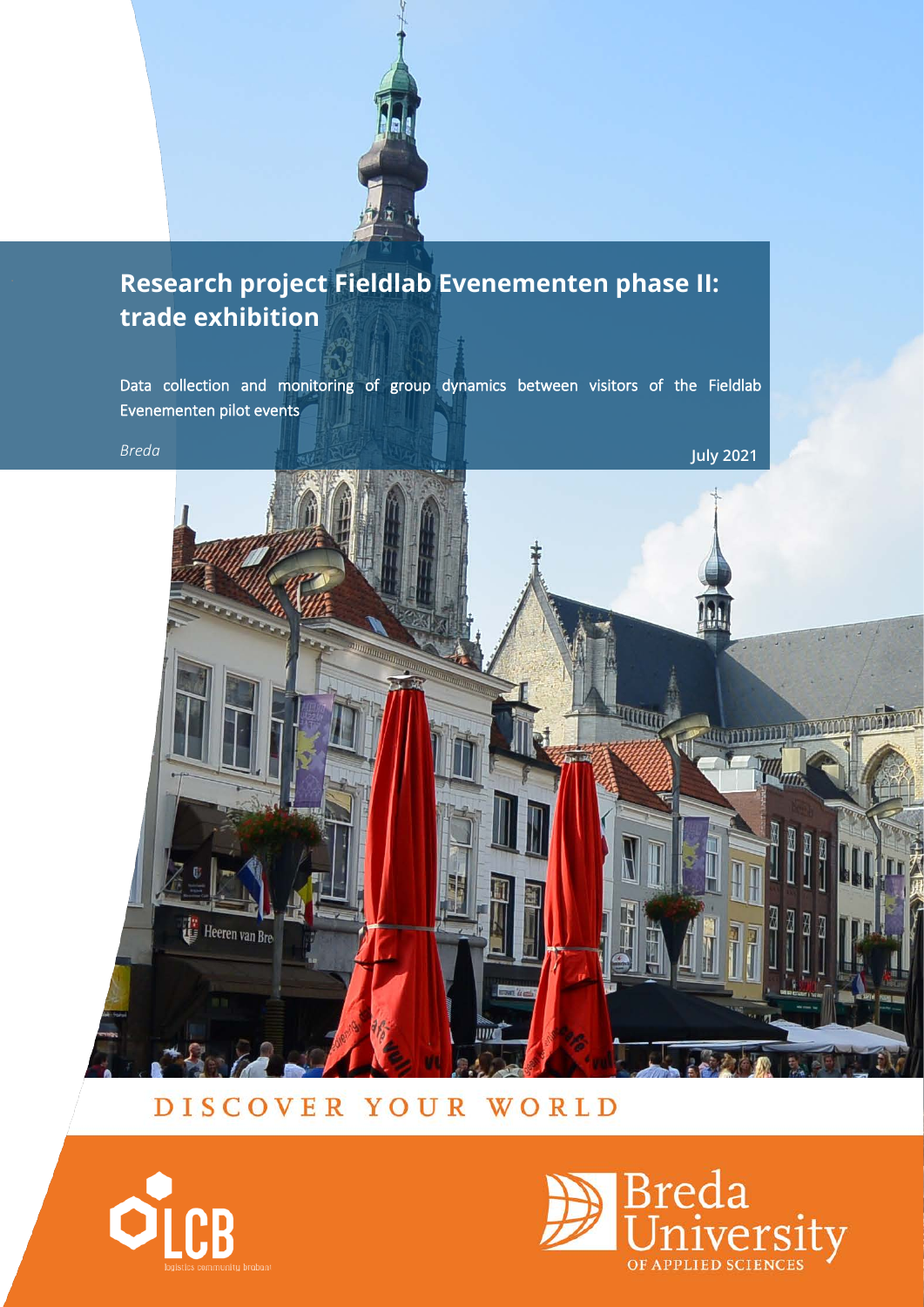# **Contents**

| $\mathbf{1}$ . | <b>Introduction</b>     | $\overline{2}$ |
|----------------|-------------------------|----------------|
| 2.             | The event               | $\overline{2}$ |
| 3.             | <b>Risk profile</b>     | $\overline{2}$ |
| 3.1.           | <b>Activity profile</b> | $\overline{2}$ |
| 3.2.           | <b>Space profile</b>    | 3              |
| 3.3.           | <b>Public profile</b>   | 3              |
| 4.             | <b>Safety measures</b>  | 4              |
| 5.             | <b>Results</b>          | 5              |
| 6.             | <b>Discussion</b>       | $\overline{7}$ |
| 7.             | <b>Bibliography</b>     | 7              |



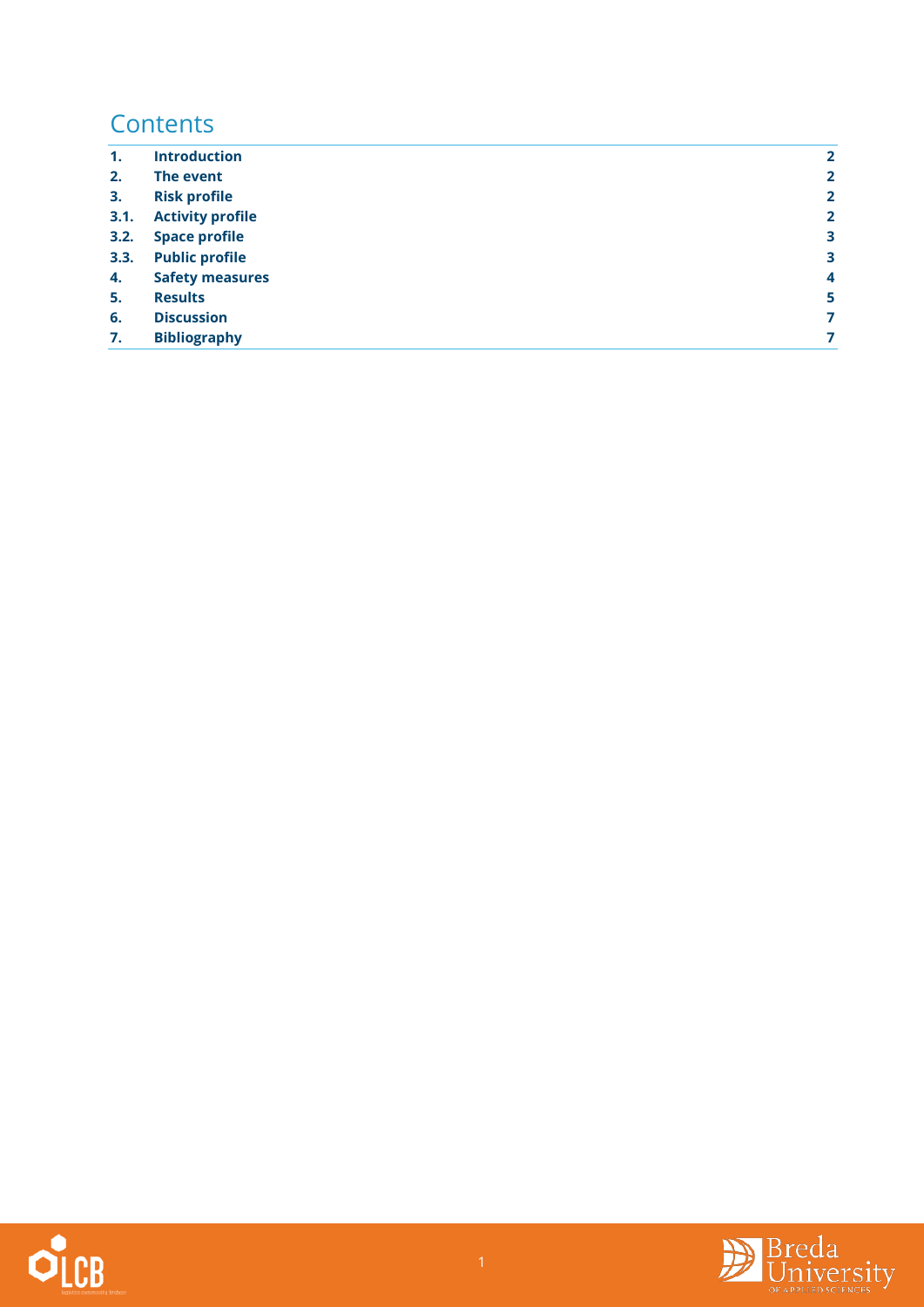## <span id="page-2-0"></span>**1. Introduction**

The focus in this report is on a variant on the previously defined event types I-IV and covers venues with an unstructured fluid crowd movement. The pilot event executed was an indoor trade exhibition. Specifically, the research was conducted during the "EventSummit, the largest one-day platform for the event industry" organised by EventSummit.

### **2. The event**

<span id="page-2-1"></span>The definition of events with an unstructured fluid crowd movement is not as such described in Pilots for Low-Contact Events (Fieldlab Evenementen, 2020). In this report the following definition for venues with an unstructured fluid crowd movement will be used:

*Events with an unstructured fluid crowd movement are characterised as events that take place in- or outdoors and have an active character. Visitors are enthusiastic, sociable and have an interest in visiting attraction points such as stands.* 

On Thursday May 20<sup>th</sup> the first venue with an unstructured fluid crowd movement pilot event, initiated by Fieldlab events, took place. The event, a trade exhibition, was organised by EventSummit and was located at the Jaarbeurs in Utrecht. The start of this event was at 10.30h and lasted till 19.00h.

### <span id="page-2-2"></span>**3. Risk profile**

The building block visitor dynamics, focuses on minimising the risk of infection at events. In order to map the profile of the event, a distinction is made between factors that normally play a role when analysing the risks at events in a non-covid situation. A distinction is made between the activity profile, the spatial profile and the public profile (van den Brand & Abbing, 2003).

### <span id="page-2-3"></span>**3.1. Activity profile**

The activity profile presented in [Table 1](#page-2-4) came about through a brainstorming session with various stakeholders (Logistics Community Brabant, 2020). It concerns the processes at the event where visitors come together and where there is a possible risk of contamination. This involves visitors meeting each other at a certain location, for a certain length of time and at a certain risk. By localising, describing, and analysing the risks, processes can be optimised, and the spread of risks minimised.

| <b>Touchpoints (Ingress)</b>     | EventSummit                                          |  |  |
|----------------------------------|------------------------------------------------------|--|--|
| Parking                          | Nearby car park                                      |  |  |
| Entrance                         | Ticket, negative test result and after receiving tag |  |  |
| Placing                          | not applicable                                       |  |  |
| Visitation                       | not applicable                                       |  |  |
| <b>Touchpoints (Circulation)</b> |                                                      |  |  |
| Beverage                         | Bars                                                 |  |  |
| Food                             | Applicable                                           |  |  |
| <b>Toilets</b>                   | At location                                          |  |  |
| Entrance process                 | Through entrance gate manned by steward(s)           |  |  |
| Exit process                     | Via exit gate manned by steward(s)                   |  |  |
| <b>Routes</b>                    | Via signage                                          |  |  |
| <b>Touchpoints (Egress)</b>      |                                                      |  |  |
| Parking                          | Nearby parking area                                  |  |  |
| Exit                             | Accompanied by stewards and after return of tags     |  |  |

#### <span id="page-2-4"></span>*Table 1. Activity profile*



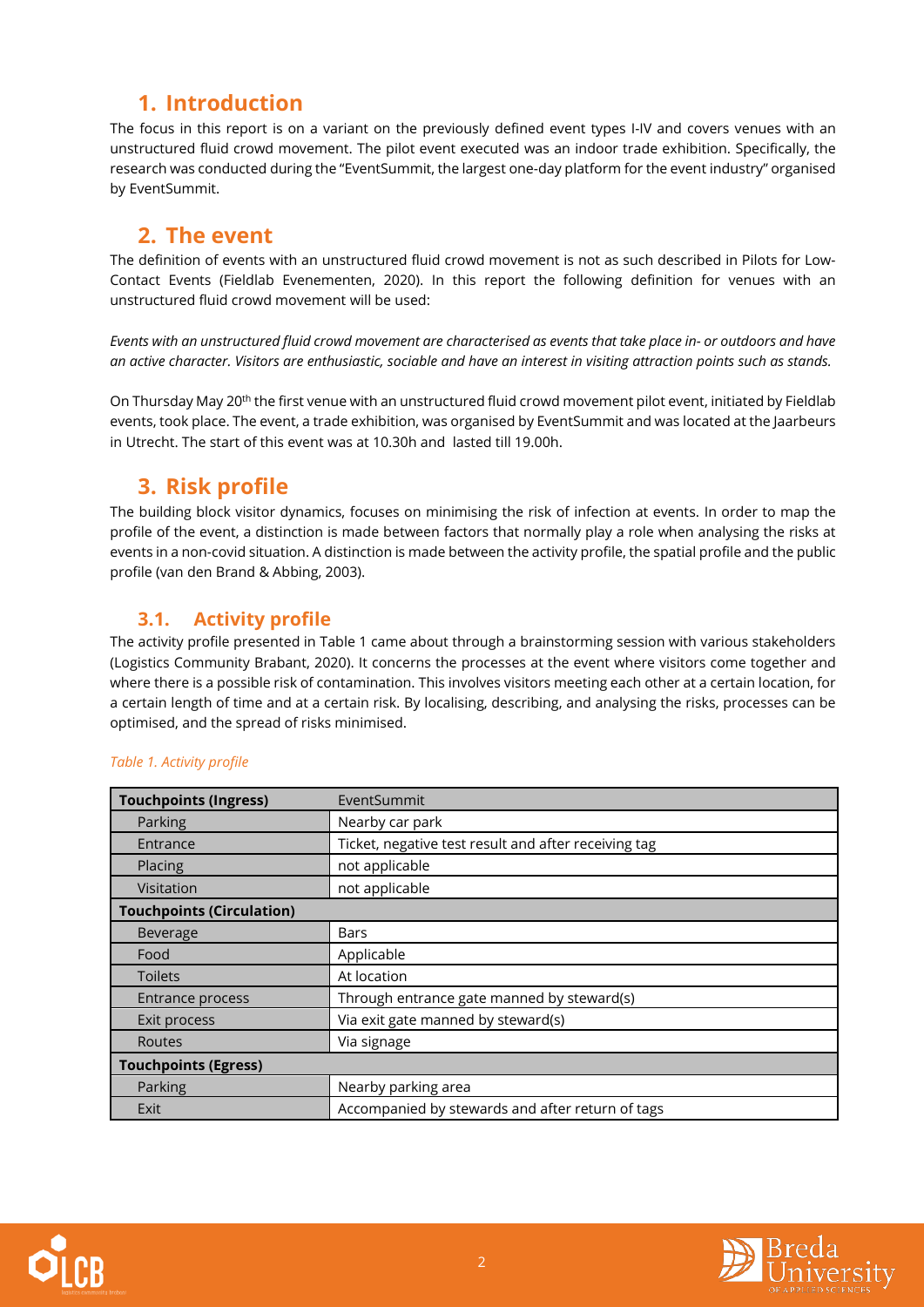#### <span id="page-3-0"></span>**3.2. Space profile**

Not one event is like another. It is therefore useful to use general characteristics when classifying events. (van Rijn & van Damme, 2011) describe several general characteristics related to events in addition to the characteristics mentioned by Fieldlab. These general characteristics [\(Table 2\)](#page-3-2) give direction to the expectations regarding the dynamics of visitors to events.

<span id="page-3-2"></span>*Table 2. Spatial profile*

| Event name                | EventSummit               |
|---------------------------|---------------------------|
| <b>Spatial Profile</b>    |                           |
| Event location            | Jaarbeurs                 |
| Event type                | Flow location             |
| Sort event                | Public event              |
| Event specification       | <b>Business event</b>     |
| Attractiveness            | Local                     |
| Duration                  | Daytime                   |
| Location (indoor/outdoor) | Indoor                    |
| Accessibility             | Fixed location - existing |
| <b>Size</b>               | medium < 500-5000         |
| Access                    | Ticket sales              |

The hall in the event location Jaarbeurs in Utrecht can accommodate 6400 visitors and exhibitors in a normal situation. For this occasion, 200 stands will occupy  $6148$  m<sup>2</sup>, enough for a planned 500 exhibitors and 1500 visitors, resulting in an occupation rate of about 70%.

Prior to the events, clear and strict guidelines have been drawn up for all those directly involved. The main condition for participating in the event is the submission of a negative rapid test result at the entrance to the event site. This test must be taken at one of the affiliated test locations within 24 hours before the end of the event. Apart from this condition, additional conditions have been communicated through a developed app. For example, outside the event site, the RIVM guidelines apply to everyone involved and no specific measures or restrictions apply on the event site.

#### <span id="page-3-1"></span>**3.3. Public profile**

It is essential to know the characteristics of the audience of a specific event in order to anticipate on their behaviour. Audience is inextricably linked to behaviour. Before zooming in on behaviour and mood, the type of audience is mentioned. In addition to the distinction in audiences, social characteristics of audiences are indicated. Audiences display specific behaviour, but they are difficult to define and cannot easily be classified (Still, 2014).

The following characteristics of behaviour apply, to a greater or lesser extent, to visitors to both events in the different phases of the event:

| <b>Casual</b> | People come and go;                       |  |
|---------------|-------------------------------------------|--|
|               | Not organised but can be in loose groups; |  |
|               | Accepts guidance from authority;          |  |
|               | Behaves well.                             |  |

The participant in the event setting, passive behaviour applies during ingress and egress. During the movement phase quiet and interesting behaviour applies. The conclusion that in this event the visitors are to be typified as "casual" means that no extra safety measures has been implemented other than in- and egress processes.



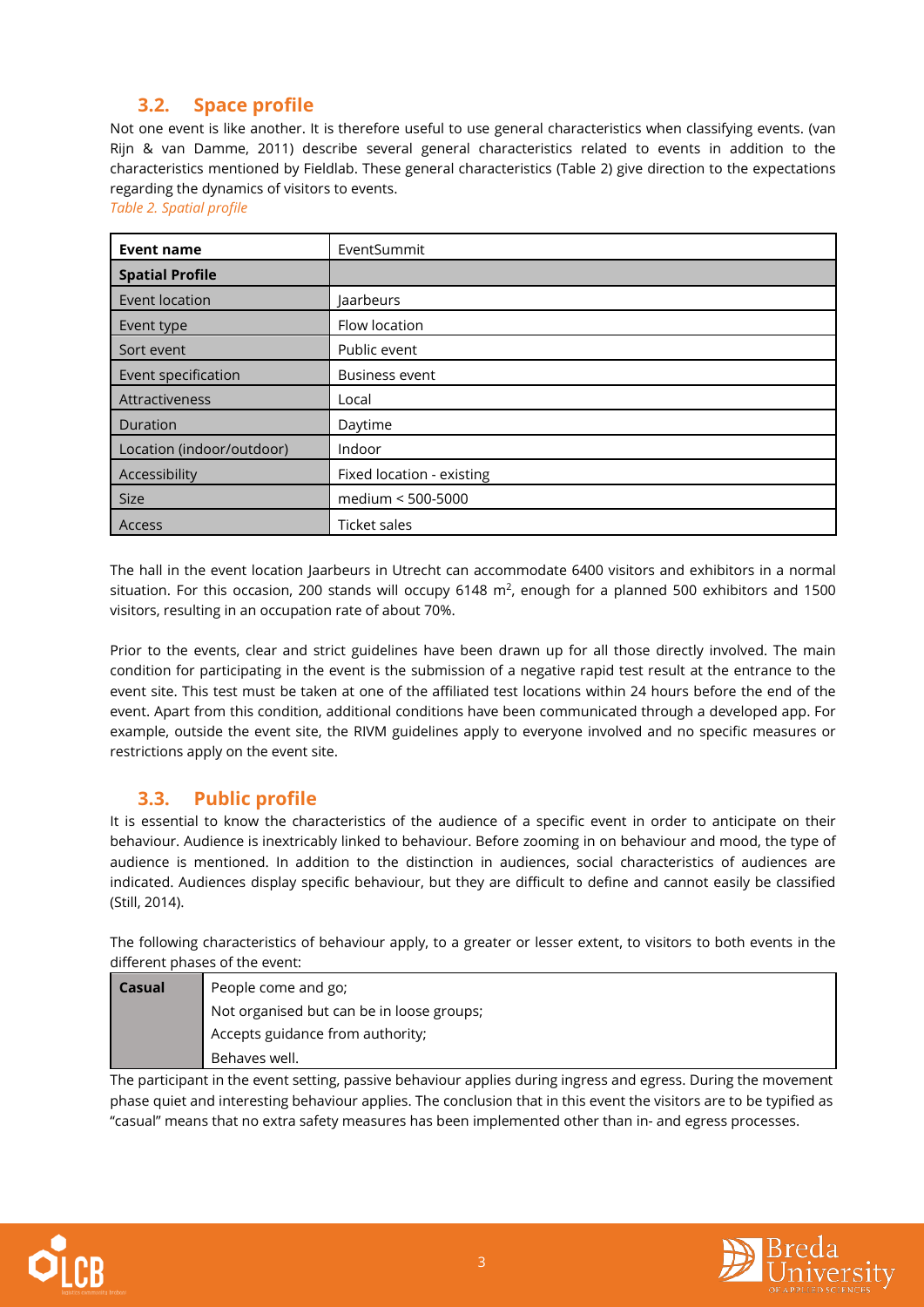## <span id="page-4-0"></span>**4. Safety measures**

The events took place in a protected and controlled environment. In order to realise this environment, different safety measures were taken, such as the requirement for a negative COVID-19 test for entrance, direct communication with the visitors and ventilation requirements. This report will focus on the measures regarding visitor dynamics, such as time slots. The use of time slots aims to achieve a gradual and controlled ingress and is directly related to the starting times and physical size of the starting areas. The layout of the starting areas and the allocation of time slots were achieved through intensive cooperation between various parties involved. To realise a gradual ingress, the choice was made to use various time slots. [Table 3](#page-4-1) shows the time slots and the

number of visitors per time slot.

<span id="page-4-1"></span>*Table 3. Timeslots and visitors*

| <b>Timeslots</b> | # visitors |
|------------------|------------|
| 10:00h - 11:00h  | 500        |
| 11.00h - 12.00h  | 500        |
| 12.00h - 13.00h  | 500        |

To ensure a safe and regulated ingress (minimum contact moments), the ingress process is visualised in the [Figure 1.](#page-4-2) Based on this process, process calculations were made to determine the capacity of the ingress process per entrance row.



<span id="page-4-2"></span>*Figure 1. Entrance proces*

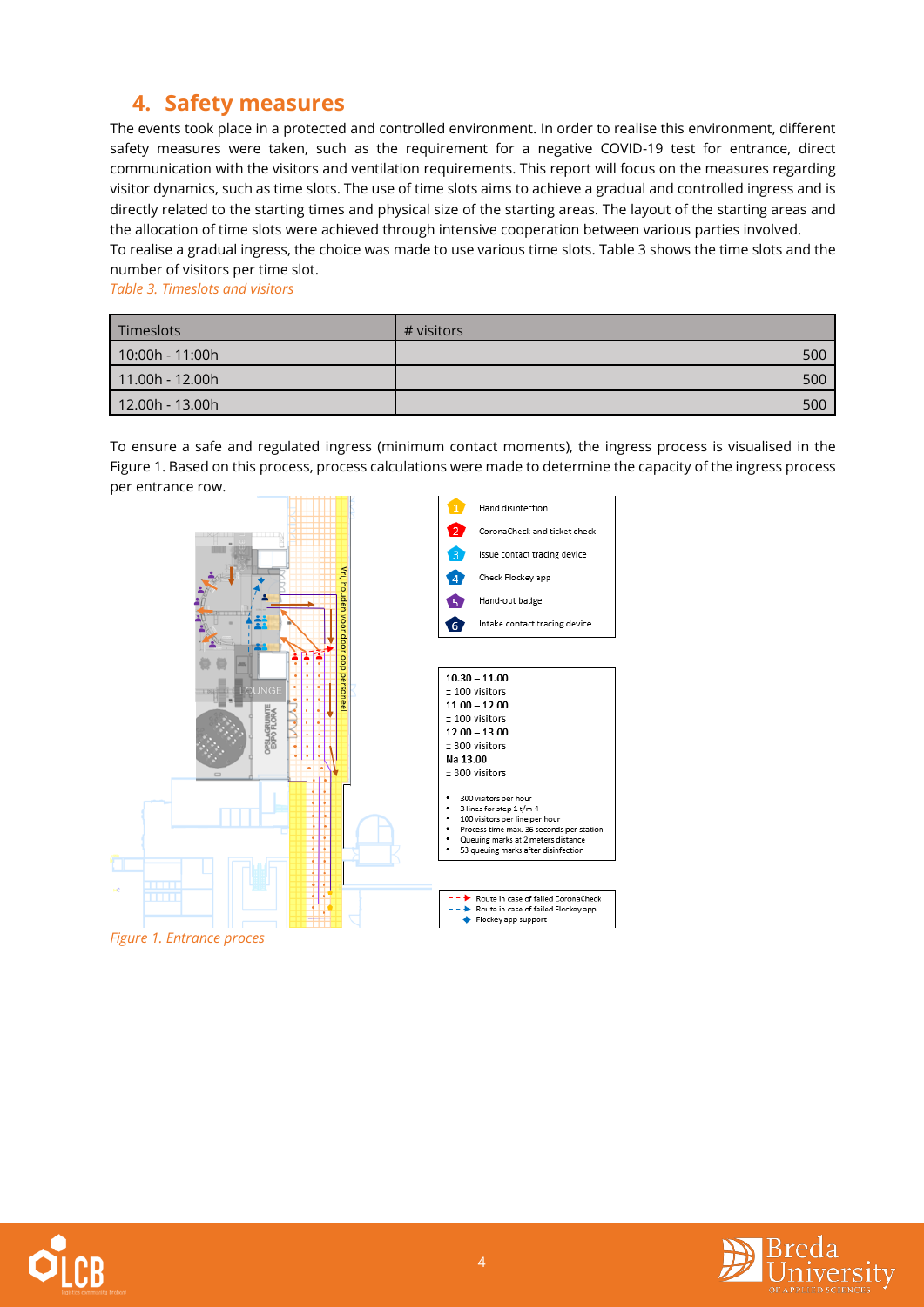### <span id="page-5-0"></span>**5. Results**

On May 20<sup>th</sup> 2021, 1263 individuals attended a trade exhibition in the Jaarbeurs Utrecht. The main research goal of this pilot was to assess the extent to which a new type of event would reveal new findings in relation to the original research question. Data for this study were collected using the same research instrument as those of phase I of the research program. Due to the nature of the event no specific bubbles were formed and visitors were able to freely walk around the exhibition floor. However, a distinction is made between visitors and exhibitors.

[Table 4](#page-5-1) presents the general statistics of the event. On average a visitor had 8.1 unique contacts (IQR= 4-11) lasting more than 15 minutes cumulative within 1.5 meters. Exhibitors had -on average- a slightly higher number of unique contacts; 10.3 (IQR= 5-14). However, visitors had on average 2.2 contacts per hour, whereas exhibitors only had 1.4 contacts on average per hour, based on the participation time.



<span id="page-5-1"></span>*Table 4. General statistics trade exhibition*

As shown i[n Figure 2](#page-5-2) during the trade exhibition itself, when all contacts are considered, the number of contacts is stable. At the end of the fair a small network event was organized for all attendees which translates into a relative high number of contacts in comparison to the rest of the event. A further analysis of the total number of contacts over time shows that, as illustrated i[n Figure 3,](#page-5-3) visitors have a higher number of total contacts than the exhibitors. In contrast to earlier findings, that show that exhibitors have a higher total number of critical contacts on average.





<span id="page-5-3"></span>

<span id="page-5-2"></span>



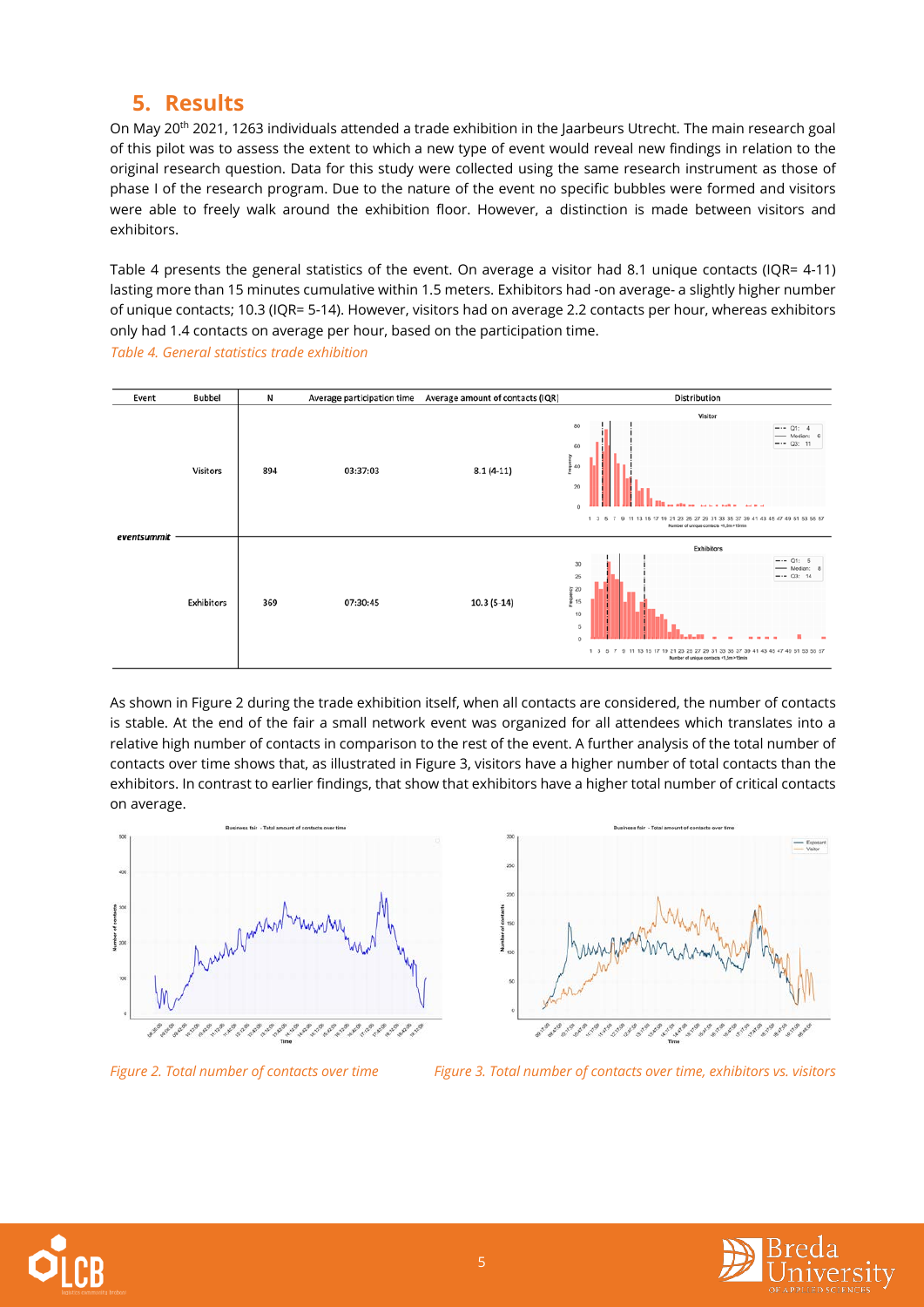[Table 4](#page-6-0) provides an overview of the interactions between visitors and exhibitors. What is interesting about the data in this table is that on average exhibitors gather more critical contacts among themselves than with visitors. A possible explanation for this could be the fact that more than one representative of the company occupies the stand and thus have long lasting contact.

<span id="page-6-0"></span>

| Table 5. Interactions between visitors and exhibitors |  |  |
|-------------------------------------------------------|--|--|
|                                                       |  |  |

| <b>Interactions</b> | Visitor | <b>Exhibitors</b> |
|---------------------|---------|-------------------|
| Visitor             | 59      | 36                |
| <b>Exhibitors</b>   | 56      | 52                |

[Figure 4](#page-6-1) shows the number of people and the average number of contacts within 1,5 meters at the entrance, bar and stands. There is a relatively high number of contacts at the entrance, possibly due to a lack of space. During the ingress, multiple printers did not function, which resulted the welcoming desk to become a bottleneck, as only one printer was operating. Unsurprisingly, a peak in contact moments is seen during the network drink.



<span id="page-6-1"></span>*Figure 4. Number of people (left) and average number of contacts within 1,5m (right) at the entrance, bar and stands*

The average number of contacts within 1,5 metres at the different exhibitor stand areas do seem to align pretty much, except for the area 'stands 2'. There is no obvious explanation for this.



*Figure 5. Average number of contacts within 1,5 metres at the different exhibitor stand areas*